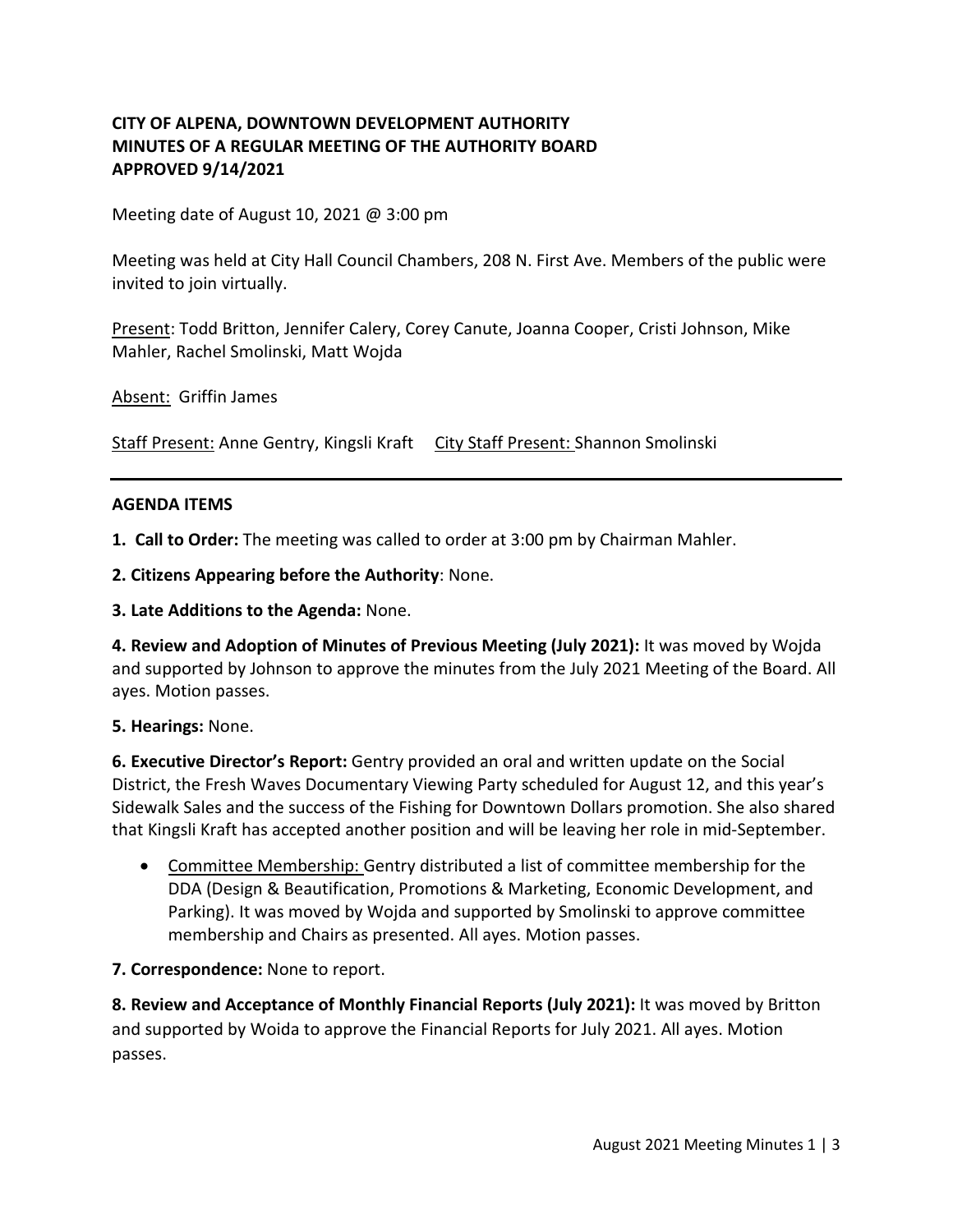• Fund 246 Budget Amendment: It was moved by Britton and supported by Wojda to approve the budget amendment for Fund 246 for the Retail Recruitment Grant awarded to Glik's. All ayes. Motion passes.

## **9. Committee Reports**

- a. Budget/ Finance: Did not meet.
- b. Education & Promotion: Kraft gave an update on Sidewalk Sales, Fresh Waves, and the Back-to-School Shopping event organized for August 21. The committee will be discussing the Chili Chowder Cook-off at its next meeting.
- c. Design & Beautification: Britton gave an update that the committee is researching possible Sidewalk Café ordinances for outdoor dining on sidewalks downtown.
- d. Economic Development: Did not meet.
- e. Parking: Mahler gave an update. The committee met to discuss several correspondences concerning handicap parking downtown.
- f. Boundary Expansion: Did not meet. Mahler shared that there is an upcoming call with the MEDC to discuss possible funding opportunities for updating the DDA's TIF plan.

# **10. Report from the City of Alpena:** Rachel Smolinski gave an update:

- Another round of interviews was completed for the Planning & Development Director but with no success in hiring for the position. The position will be posted again.
- The City is still waiting for the delivery of new recycling bins.
- City staff is having its final strategic planning session tomorrow.

Shannon Smolinski (Harbormaster) also gave an update:

- On Monday, the Master Planning process kicked off for the marina with a public input and visioning session at the Yacht Club.
- She is working on incorporating the marina more with the downtown and spread the word how close the downtown district is to the marina.
- She would like feedback on "9 reasons for 9 miles" to encourage people to take the extra time to visit and stay in our marina.

# **11. Unfinished Business:** None.

# **12. New Business:**

- Chairperson Election: It was moved by Johnson and supported by Calery to appoint Mike Mahler as Chairperson of the DDA Board for another year. All ayes. Motion passes.
- Vice-Chairperson Election: It was moved by Smolinski and supported by Calery to appoint Matt Wojda as the Vice-Chairperson of the DDA Board for another year. All ayes. Motion passes.